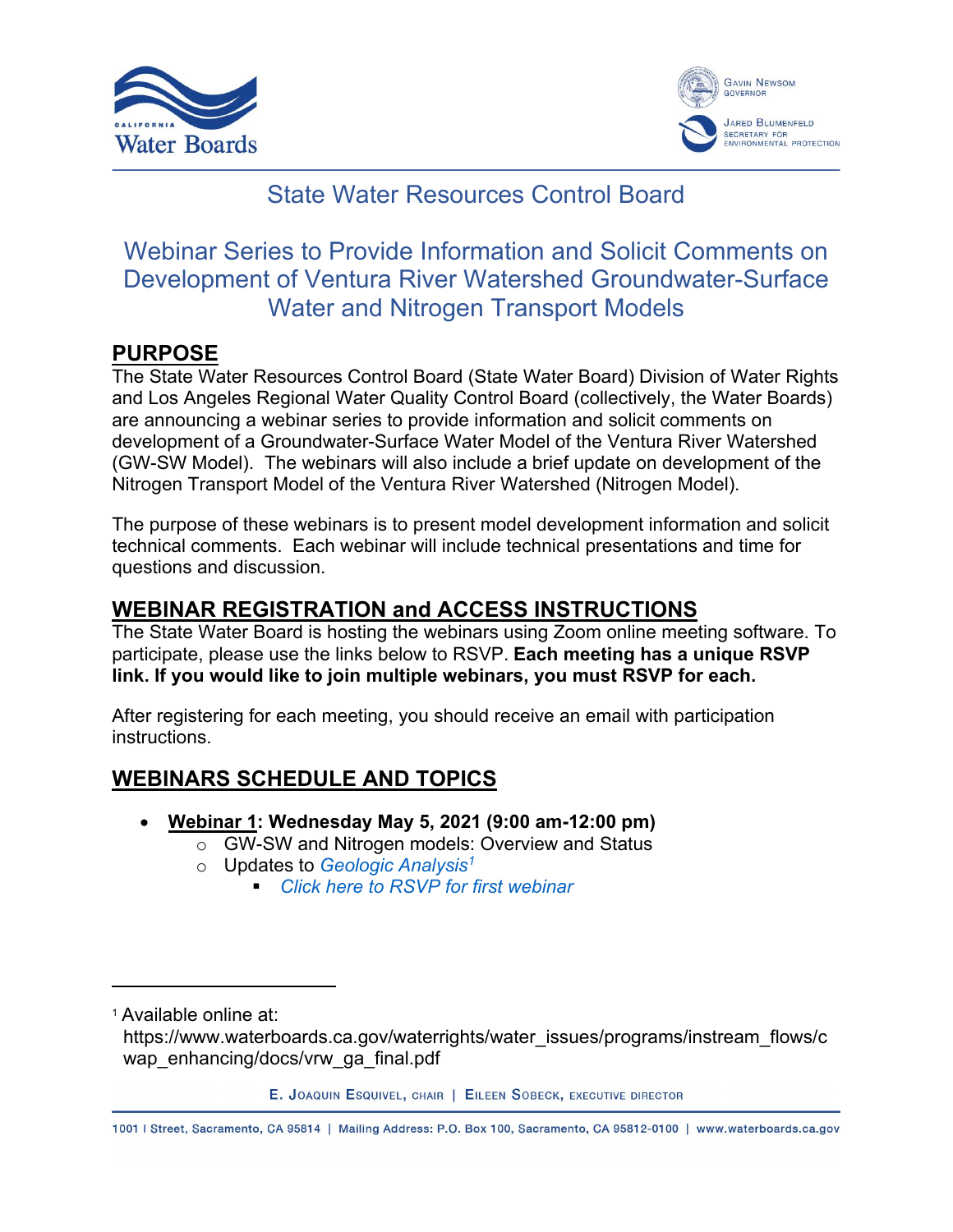- · **Webinar 2: Wednesday May 19, 2021 (9:00 am-12:00 pm)**
	- o GW-SW Model: Water Demand and Distribution
		- *[Click here to RSVP for second webinar](https://waterboards.zoom.us/meeting/register/tJAvd--rqzstHNQ7XZu9CVNevMB_5sxZxZ1z)*
- · **Webinar 3: Wednesday June 9, 2021 (9:00 am-12:00 pm)**
	- o GW-SW Model: Calibration and Validation
	- o Next Steps and How to Stay Involved
		- § *[Click here to RSVP for third webinar](https://waterboards.zoom.us/meeting/register/tJEvce-vpzwtGd3zisErjSjG-qm2E7s89A6j)*

### **SOLICITING TECHNICAL COMMENTS**

The State Water Board is soliciting technical comments on the topics presented in the webinars. **Please submit technical comments by Friday June 25, 2021.** Please email comments to: [InstreamFlows@waterboards.ca.gov](mailto:InstreamFlows@waterboards.ca.gov).

#### **BACKGROUND**

Additional information on the GW-SW Model and Nitrogen Model is available in the following documents<sup>[2](#page-1-0)</sup>:

- · Final Study Plan for the Development of Groundwater-Surface Water and Nutrient Transport Models of the Ventura River Watershed (*[Final Study Plan\)](https://www.waterboards.ca.gov/waterrights/water_issues/programs/instream_flows/cwap_enhancing/docs/vrw_sp_final.pdf)*
- · Draft Data Compilation Report for the Development of Groundwater-Surface Water and Nitrogen Transport Models of the Ventura River Watershed (*[Draft](https://www.waterboards.ca.gov/waterrights/water_issues/programs/instream_flows/cwap_enhancing/docs/vrw_dr_draft.zip)  [Data Compilation Report](https://www.waterboards.ca.gov/waterrights/water_issues/programs/instream_flows/cwap_enhancing/docs/vrw_dr_draft.zip)*)
- · Draft Sensitivity Analysis Approach Memo for the Development of the Groundwater-Surface Water Model of the Ventura River Watershed (*[Draft](https://www.waterboards.ca.gov/waterrights/water_issues/programs/instream_flows/cwap_enhancing/docs/ventura_river/vrw_saa_draft.pdf)  [Sensitivity Analysis Approach Memo](https://www.waterboards.ca.gov/waterrights/water_issues/programs/instream_flows/cwap_enhancing/docs/ventura_river/vrw_saa_draft.pdf)*)

## **STAY CONNECTED**

If you would like to receive emails regarding the Water Boards' development of the GW-SW Model and Nitrogen Model, as well as related California Water Action Plan efforts, please subscribe to the "*California Water Action Plan/Statewide Instream Flows"* list under the Division of Water Rights on the State Water Board's [Email Subscription List](https://www.waterboards.ca.gov/resources/email_subscriptions/swrcb_subscribe.html) website, which is online at:

https://www.waterboards.ca.gov/resources/email\_subscriptions/swrcb\_subscribe.html

<span id="page-1-0"></span><sup>2</sup> The following documents are available online at the *[Instream Flow Unit: Ventura River](https://www.waterboards.ca.gov/waterrights/water_issues/programs/instream_flows/cwap_enhancing/ventura_river.html)  [Watershed website](https://www.waterboards.ca.gov/waterrights/water_issues/programs/instream_flows/cwap_enhancing/ventura_river.html)*:

https://www.waterboards.ca.gov/waterrights/water\_issues/programs/instream\_flows/cwa p\_enhancing/ventura\_river.html